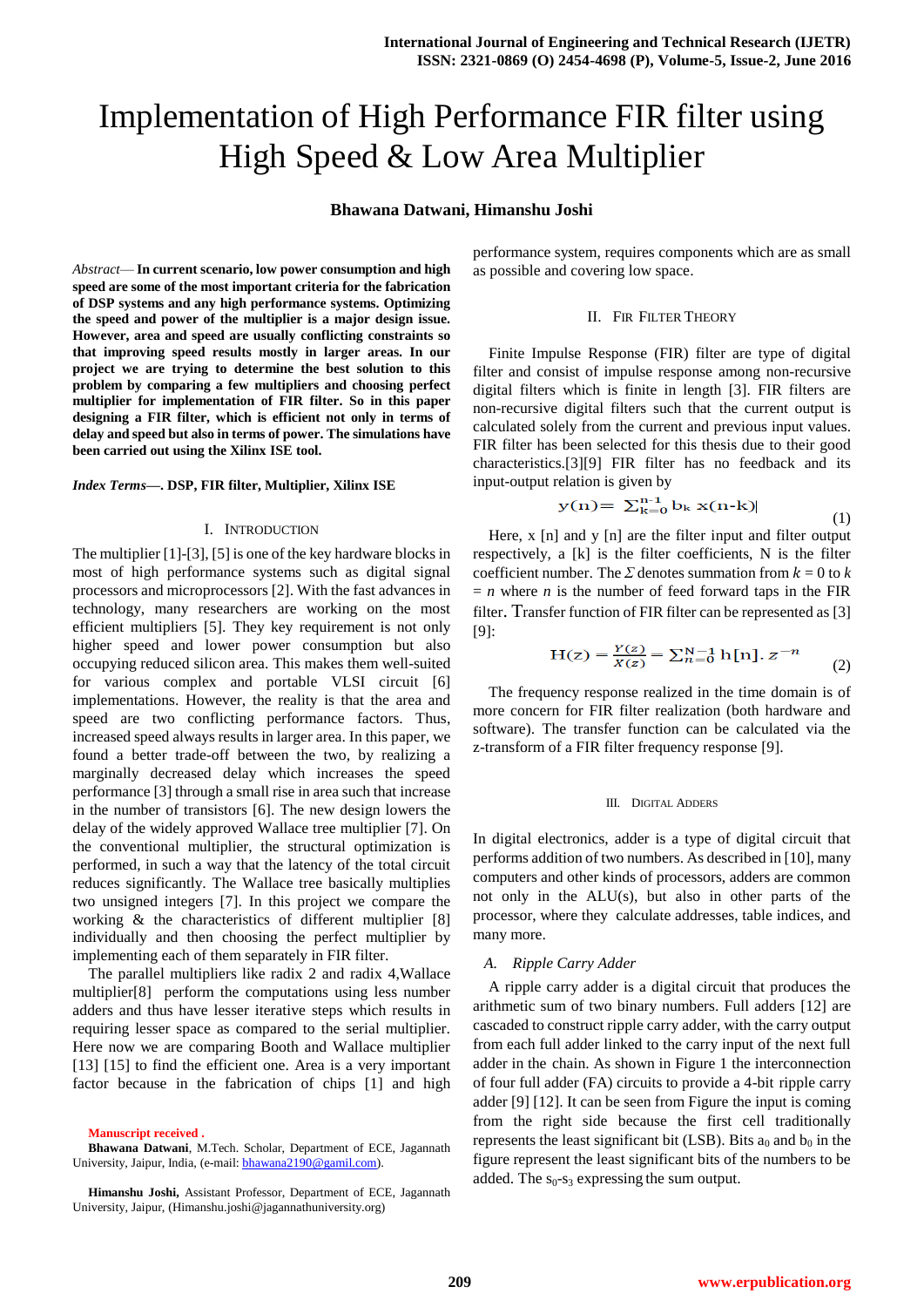

#### *B. Carry Look Ahead Adder*

Carry- Look Ahead Adder (CLA) is designed to eliminate the latency introduced by the repelling effect of the carry bits in RCA. The CLA improves speed by reducing the amount of time required to determine carry bits [12]. The concepts of generating (G) and propagating (P) carries is used in CLA. Two signals called *P* and *G* are used in this adder for each bit position [9] [12]. The P and G are shown below.

$$
\mathbf{C}_{i+1} = \mathbf{G}_i + \mathbf{P}_i. \ \mathbf{C} \mathbf{i} \tag{3}
$$

Here,  $G_i = A_i$ .  $B_i$  and  $P_i = (A_i \text{ xor } B_i)$ 

 $S_i = A_i$  xor  $B_i$  xor  $C_i = P_i$  xor  $C_i$ .

The  $S_i$  and  $C_{i+1}$  represent the sum and carry for  $i<sup>th</sup>$  full adder respectively.



Figure 2 Carry Look ahead Adder

The carry-look ahead adder can be splited in two modules:

(1) The Partial Full Adder, PFA, which generates  $S_i$ ,  $P_i$  and  $G_i$ .

(2) The Carry Look-Ahead Logic, which generates the carry-out bits.

#### *C. Carry Select Adder*

A Carry Select Adder employ a logic element that evaluate the  $(n+1)$  bit addition of two n-bit numbers. The carry select adder [10] [12] usually includes two ripple carry adder and a multiplexer. With a carry select adder sum of two n-bit numbers is done by using two adders (therefore two ripple carry adders) in order to perform the adding up twice, one tie with the appropriation of the carry existence zero and the other assuming one.



#### *D.Carry Save Adder*

A Carry Save Adder (CSA) is type of digital adder[9][10] which generates low carry signal propagation delay, but in place of adding two input numbers to a single sum output, it adds three input numbers to an output pair of numbers. When its two outputs are then summed by using a carry-look a head or ripple-carry adder[12], we obtain the sum of all three inputs.

#### IV. DIGITAL MULTIPLIERS

A Binary multiplier is an electronic digital hardware device used in digital electronics or a computer or other electronic device to perform rapid multiplication of two numbers in binary representation [5] [11]. It is built using binary adders [10]. Multiplier plays an important role in today's digital signal processing and various other applications [2]. In high performance systems such as microprocessor, DSP etc. addition and multiplication of two binary numbers is essential and most often used in arithmetic operations. Statics shows that addition and multiplication is performed in almost 70% instructions in microprocessor and most of DSP algorithms perform [2].

*A. Array Multiplier*



Figure 4 Array Multiplier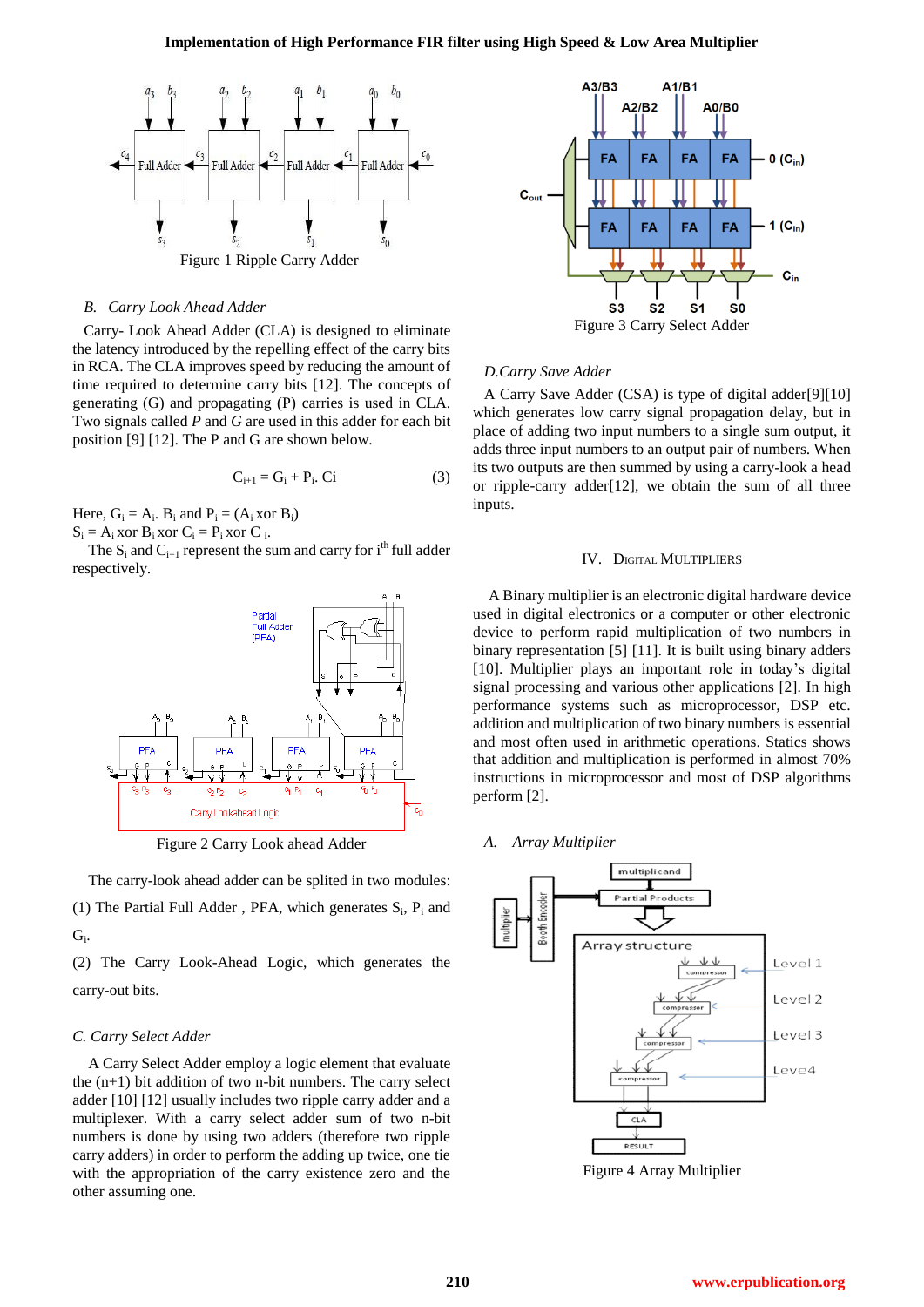Array multiplier is well recognized because of its regular structure. Multiplication process is based on repeated addition and shifting procedure. Each partial product is generated by the multiplication of the multiplicand with one multiplier digit then these partial product are shifted according to their bit sequences and then added [9] [13]. The summation can be performed with normal carry propagation adder. Total N-1 adders are required where N is the no. of multiplier bits. The n-operand array consists of n-2 compressor.

# *B. Radix-2 Booth Multiplier*

This is technique that allows for smaller, faster multiplication circuits by recoding the numbers that are multiplied. Partial products is reduced by factor 2which implies that it allows only half of product which is needed during computation. The Booth's algorithm is for multiplying binary signed number in 2's complement [9] [13]-[14]. Let R and M are the multiplicand and multiplier respectively; and let n and q represent the number of bits in R and M. Take the 2's complement of R which is given as –R. For calculation, make the table of U, V, X and X-1 variable, respectively. Step1:

a) Fill M value in the table.

b) Fill 0 for M-1 value it should be the previous first least significant bit of M.

c) Fill 0 in U and V rows which show the product of M and X at the end of multiplication operation.

d) Take n rows for every cycle; this is because we are multiplying n bits numbers.

Table 1 Making of Booth table

|      |      |      | $X-1$ |                                                          |
|------|------|------|-------|----------------------------------------------------------|
| 0000 | 0000 | 1100 |       | Load the value                                           |
|      |      |      |       | $1st cycle$<br>$2nd cycle$<br>$3rd Cycle$<br>$4th Cycle$ |
|      |      |      |       |                                                          |
|      |      |      |       |                                                          |
|      |      |      |       |                                                          |

Step2: Booth algorithm requires evaluation of the multiplier bits, and shifting of the partial product. Use the first least significant bits of the multiplier "M", and the previous least significant bits of the multiplier "M - 1" to determine the arithmetic action.

Table 2 Shift in Booth table



a) Determine the two least significant (right most) bits of M.

- 1. If they are 00, no change.
- 2. If they are 11, no change.
- 3. If they are 01, add X+A.
- 4. If they are 10, add  $(-X)+A$ .

Table 3Partial Products generation

|      |      |      | X-1 |                                        |
|------|------|------|-----|----------------------------------------|
| 0000 | 0000 | 1100 |     |                                        |
| 0000 | 0000 | 0110 | 0   |                                        |
| 0000 | 0000 | 0011 | 0   | Shift only<br>$\overline{\phantom{0}}$ |
|      |      |      |     |                                        |
|      |      |      |     |                                        |

| Table 4 Final Shift |      |             |       |            |  |  |  |  |
|---------------------|------|-------------|-------|------------|--|--|--|--|
| ΓJ                  | V    | X           | $X-1$ |            |  |  |  |  |
| 0000                | 0000 | 1100        | 0     |            |  |  |  |  |
| 0000                | 0000 | 0110        | 0     |            |  |  |  |  |
| 0000                | 0000 | 0011        | 0     |            |  |  |  |  |
| 1110                | 0000 | 0011        | 0     |            |  |  |  |  |
| 1111                | 0000 | 1001        |       |            |  |  |  |  |
| 1111                | 1000 | <i>1100</i> |       | Shift only |  |  |  |  |

Arithmetically shift the value calculate in step1-4 by signal place of right.

b) Take U & V together and arithmetically right shift which store the sign bit of 2's complement number. Hence a positive number and a negative number remains unchanged.

c) Right shift circulate M due to this not use of two for the M value.

d) Repeat the same steps until the n cycles are completed. So the answer is shown, in the last rows of U and V.

# *C. Radix-4 Booth Multiplier*

The shortcomings of Radix-2 can get overcome by Radix-4 [13] [14] [15] in which it handle more than one bit of multiplier in each cycle. The modified Booth's algorithm starts by appending a zero to right of LSB of multiplier. This recoding scheme applied to a parallel multiplier halves the no. of partial products so the multiplication time & hardware requirement can get reduce [8] [14].

Radix-4 Booth algorithm examines strings of three bits according to the following algorithm given below[14]:

a) Increase the sign bit 1 position if required to verify that n is even.

b) The right side of the LSB of the multiplier adds with 0.

c) As per the value of all vectors, all Partial Product will be 0,  $+v, -v, +2v$  or  $-2v$ .

The values of y are comes negative due to taking the 2's complement. The multiplication of y performs by left shifting y by one bit. As a result implementing of n-bit parallel multipliers, only n/2 partial products are created[9][14].

#### *D. Wallace Tree Multiplier*

A Wallace tree multiplier[7][15] is an proficient hardware implementation of a digital circuit that multiplies two integers. Number of partial products gets reduced and for the addition of partial products uses carry select adder.

Wallace tree is known for their good computation time, when adding multiple operands to two outputs using 3:2 or 4:2 compressors or both. Wallace tree ensures the lowest whole delay [15]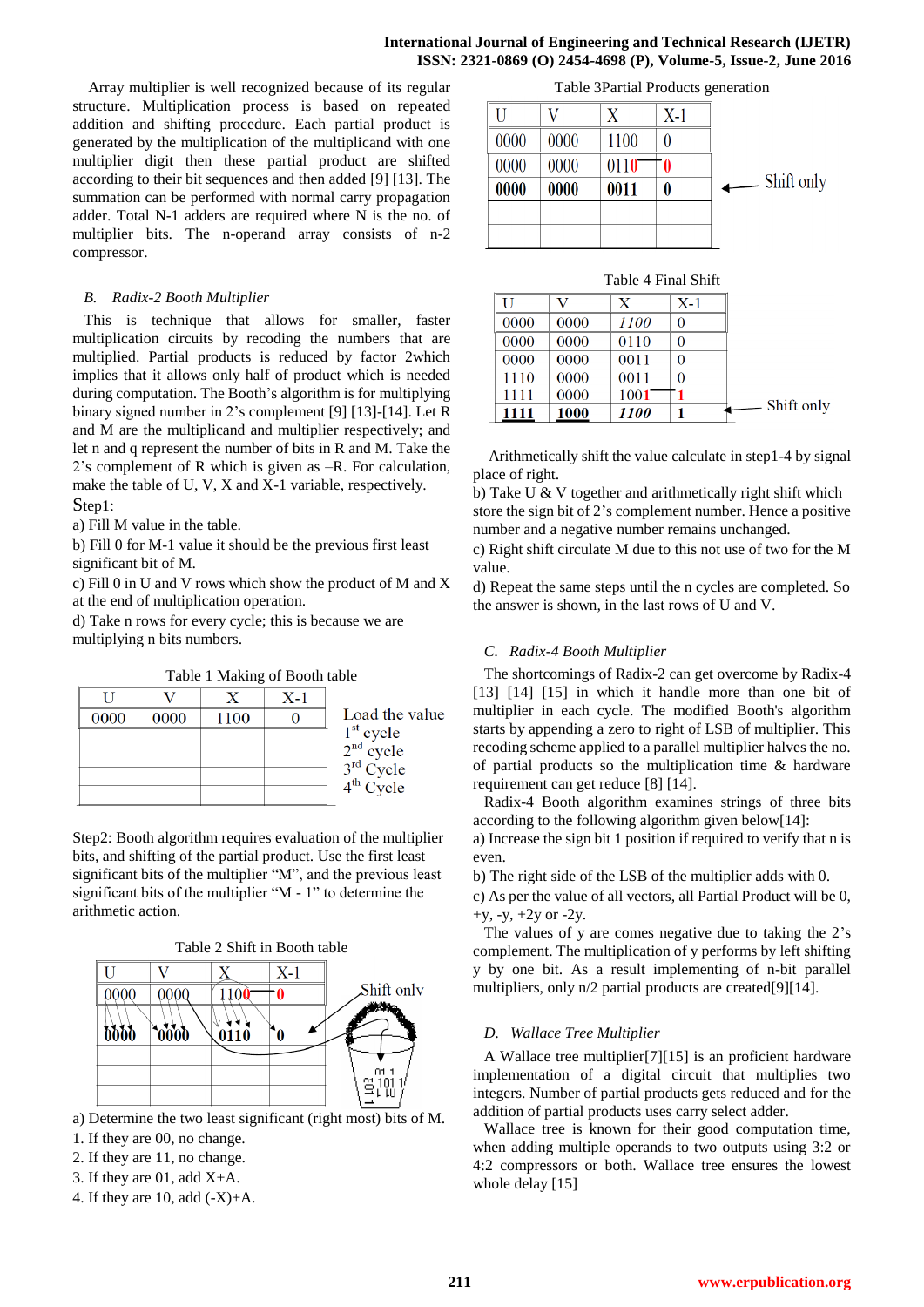

Figure 5 Structure of Wallace Multiplier

#### V. RESULTS

After analyzing both the multipliers, and compare their characteristics in terms of multiplication speed, no of computations required, no of hardware, we come on finding that Wallace multipliers is much better than Booth multipliers. By implementing both Radix-2 & Radix -4 and Wallace multiplier and we analysis that their computation speed of Wallace multiplier is faster.

In this project these multipliers are implemented with FIR filters to compare some characteristics like the speed, power consumption, computations, hardware requirement of the system. Coding of all the multipliers have done separately in VHDL & simulate it to get the accurate waveforms as output. Then we implement these multipliers separately with FIR filters using computation techniques like FFT, DFT. These coding also written in VHDL language & simulate it to get the RTL circuit of each system. Also get the lookup table , where we get the exact no of  $i/p$ ,  $o/p/n$  no of slices requirement etc for the system. Xilinx Estimator analysis these simulated results & determine the power consumption of each system. These results are given below.

Table 5 Area & Delay of Radix -4 Booth multiplier

| No. of slices       | 204   |
|---------------------|-------|
| No. of 4-input LUTs | 391   |
| No.of bonded $I/Os$ | 65    |
| Delay(ns)           | 6.177 |

Table 6 Area & Delay of Wallace Multiplier

| No. of slices       |       |
|---------------------|-------|
| No. of 4-input LUTs | ۱6    |
| No.of bonded $I/Os$ | 16    |
| Delay(ns)           | 5.895 |

| Table 7 FIR using Different multipliers |  |  |  |  |  |
|-----------------------------------------|--|--|--|--|--|
|-----------------------------------------|--|--|--|--|--|

| Type of    | No.of         | No. of      | No.      | No. of     | Dela |
|------------|---------------|-------------|----------|------------|------|
| multiplier | <b>Slices</b> | 4-input     | of       | slice      |      |
|            |               | <b>LUTs</b> | bonde    | <b>FFs</b> |      |
|            |               |             | $d$ I/Os |            |      |
| Radix-4    | 157           | 297         | 26       | 45         | 15.4 |
| Booth      |               |             |          |            | 4ns  |
| Multiplier |               |             |          |            |      |

| Wallace    |  | $\cap$<br>ن | 8.51 |
|------------|--|-------------|------|
| Multiplier |  |             | l ns |

#### VI. CONCLUSION

This paper is the clear model of different multiplier and their implementation in tap delay FIR filter. We found that the Wallace multipliers are much option than the serial multiplier. We concluded this from the result of delay and the total area. In case of Wallace multipliers, the total area is much less than that of boothl multipliers. Hence the power consumption is also less. This is clearly depicted in our results. This speeds up the calculation and makes the system faster. While comparing the radix 2 and the radix 4 booth multipliers we found that radix 4 consumes lesser power than that of radix 2. we found that Wallace multiplication method is better than other multipliers in terms of speed, area and power. So by using Wallace multiplier we can achieve the fast and efficient multiplication.

#### VII. FUTURE WORK

One possible direction is to increase the number of bit of multiplier. We have only considered 8 bit for encoding as it is a simple and popular choice. Higher number of bits recoding further reduces the number of LUT's and thus has the potential of reducing the area.

#### **REFERENCES**

- [1] C. H. Chang, J. Gu, M. Zhang, "Ultra low-voltage low power CMOS 4-2 and 5-2 compressorsfor fast arithmetic circuits" IEEE Transactions on Circuits and Systems .
- [2] Tan,Li "Digital Signal Processing: Fundamentals and Applications" Edition 2007.
- [3] M.Gnanasekaran, M. Manikandan " Low delay-High compact FIR filter using Reduced Wallace Multiplier" 2nd International Conference on Current Trends in Engineering and Technology, ICCTET'14© IEEE 2014.
- [4] Proakis,J.G., Manolakis,D.G., "Digital Signal Processing" 3rd Edition, PHI publication, 2004.
- [5] [Aparna, P.R.,](http://ieeexplore.ieee.org/search/searchresult.jsp?searchWithin=%22Authors%22:.QT.Aparna,%20P.R..QT.&newsearch=true) [Thomas, N.](http://ieeexplore.ieee.org/search/searchresult.jsp?searchWithin=%22Authors%22:.QT.Thomas,%20N..QT.&newsearch=true)**"**Design and implementation of a high performance multiplier using HDL" International Conference on [Computing, Communication and Applications \(ICCCA\), 2012](http://ieeexplore.ieee.org/xpl/mostRecentIssue.jsp?punumber=6175416)  (978-1-4673-0270-8).
- [6] H. B. Bakoglu and J. D. Meindl, "Optimal Interconnection Circuits for VLSI," IEEE Transactions on Electron Devices, Vol. ED-32, No. 5, pp. 903-909, May 1985.
- [7] Vinoth, C.; Bhaaskaran, V.S.K.; Brindha, B.; Sakthikumaran, S.; Kavinilavu, V.; Bhaskar, B.; Kanagasabapathy, M.; and Sharath, B.; "A novel low power and high speed Wallace tree multiplier for RISC processor," *3rd International Conference on Electronics Computer*
- [8] Chen Ping-hua and Zhao Juan; "High-speed Parallel 32×32-b Multiplier Using a Radix-16 Booth Encoder," *Third International Symposium on Intelligent Information Technology Application*
- [9] D.Jaya Kumar, Dr.E.Logashanmuga "Performance Analysis of FIR filter using Booth Multiplier" 2nd International Conference on Current Trends in Engineering and Technology, ICCTET'14© IEEE 2014.
- [10] H.Chang, J.Gu, M.Zhang (2004) ,"Ultra low-voltage low-power CMOS 4-2 and 5-2 compressors for fast arithmetic circuits",Circuits and Systems Regular Papers, IEEE Transactions page(s): 1985- 1997, Volume: 51, Issue: 10,Oct. 2004.Rashmi Ranjan et al./ International Journal of Computer Science & Engineering Technology (IJCSET)
- [11] [Aparna, P.R.,](http://ieeexplore.ieee.org/search/searchresult.jsp?searchWithin=%22Authors%22:.QT.Aparna,%20P.R..QT.&newsearch=true) [Thomas, N.](http://ieeexplore.ieee.org/search/searchresult.jsp?searchWithin=%22Authors%22:.QT.Thomas,%20N..QT.&newsearch=true)**"**Design and implementation of a high performance multiplier using HDL" International Conference on [Computing, Communication and Applications \(ICCCA\), 2012](http://ieeexplore.ieee.org/xpl/mostRecentIssue.jsp?punumber=6175416) (978-1-4673-0270-8)